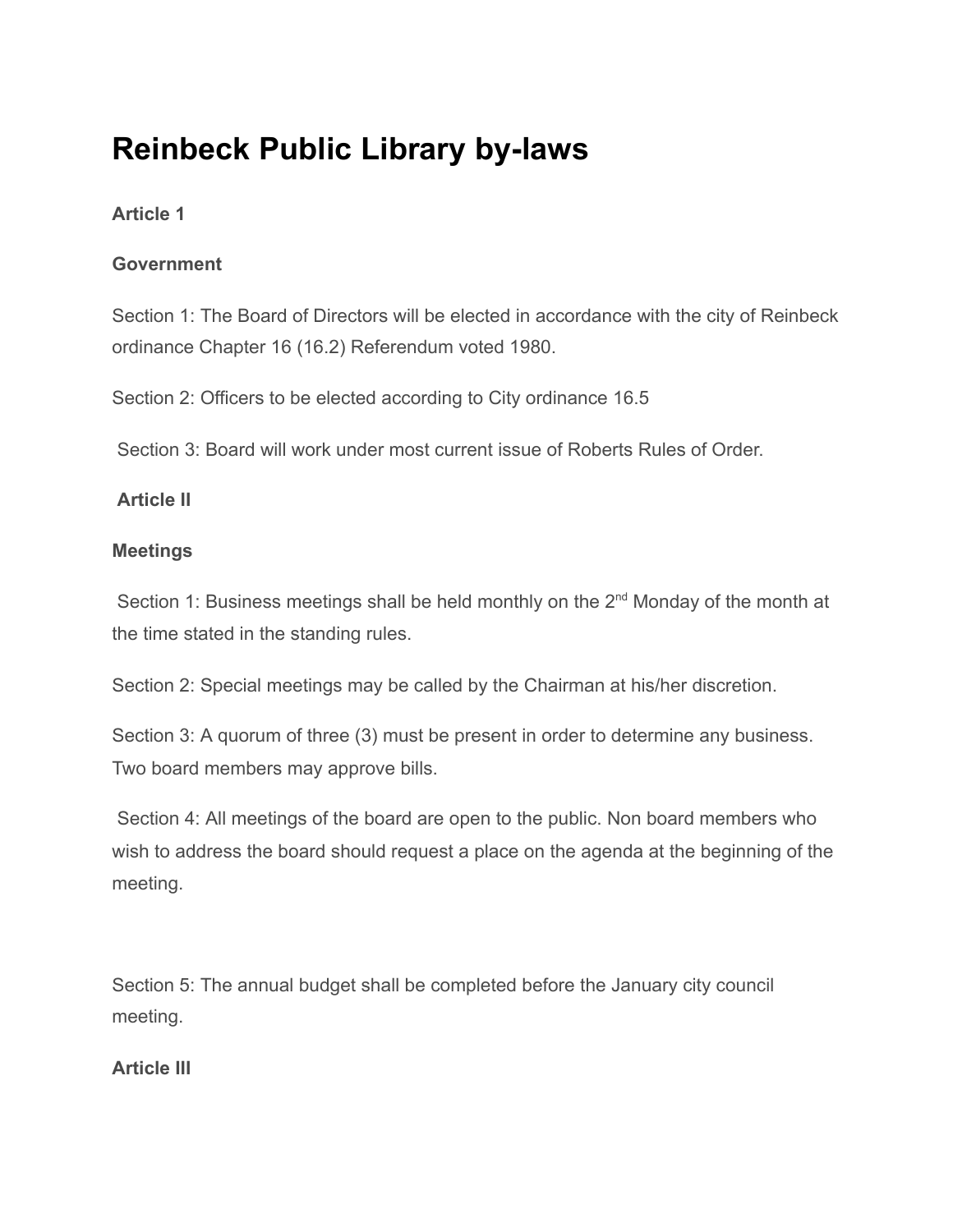#### **Duties of Officers**

Section 1: A chairman shall preside at all meetings and shall supervise the affairs and activities.

 Section 2: Vice-chairman shall assume all the duties of the chairman when the chairman is absent or resigns.

Section 3: Secretary shall keep permanent record of all meetings. Also the secretary shall keep a book containing a copy of the Reinbeck city ordinance that pertains to the library and by-laws, with all additions made, in addition to recording these items in the minutes.

 Section 4: New board members will be given copies of all Reinbeck Library policies and access to the online Iowa Trustees Guide. Library director is in charge of orientation for new members.

#### **Article IV**

#### **Personnel**

Effective January 1, 1999, adopt the city personnel policies, with the following exceptions:

Section 1: The Library Board will make recommendations to the city administrator for the hiring of library employees.

Section 2: Salaries for all employees shall be set by the Board of Directors with final approval of the city council.

 Section 3: A written evaluation of the performance of the librarian shall be made yearly by the library board. The librarian will do a yearly written evaluation of all staff.

Section 4: Assistant (s) shall be reimbursed for mileage driven in his/her own car for up to two (2) educational seminars per year. Mileage shall be considered from the library, rather than from home. When two or more persons are going to the same educational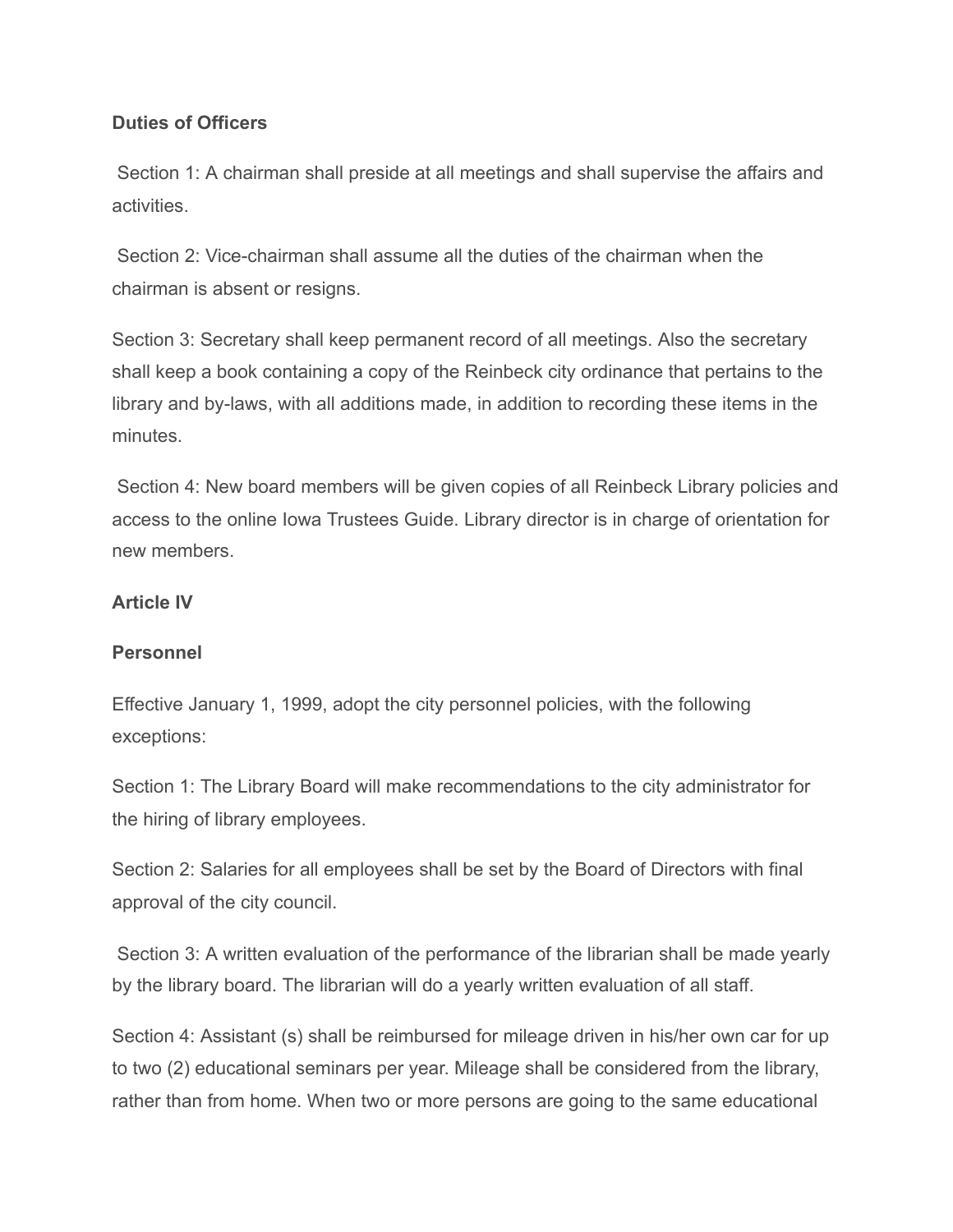seminar, mileage shall be paid to only one person unless board approval is given. Attendance to meetings is approved by the board, then reimbursement is made if meeting is approved.

#### **Article V**

#### **Material Policies**

Section 1: Free service to any Iowa resident as described in the Library Operations policy.

Section 2: Overdue books shall require a phone call to the borrower on the day after the due date or as soon as practical . A fine shall be levied after a second call and a larger fine after the third call. Videos are considered overdue at one (1) p.m. on due date with a fine levied at the time. The amount of the fines shall be stated in the standing rules.

If phone calls are not possible, patron may be contacted by mail or email, with fines levied according to same number of contacts as for phone calls.

Section 3: Selection of books and materials for the library is the responsibility of the librarian, who should take advantage of the opinion and judgments of reputable reviewing sources.

Section 4: Questions concerning a book or collection of books, or other library resources may be discussed with the librarian. Complaints regarding books must be presented in writing on a form which can be obtained from the librarian or assistant (s). The request will then be considered by the board , librarian, and assistant (s).

#### **Article VI**

#### **Amendments**